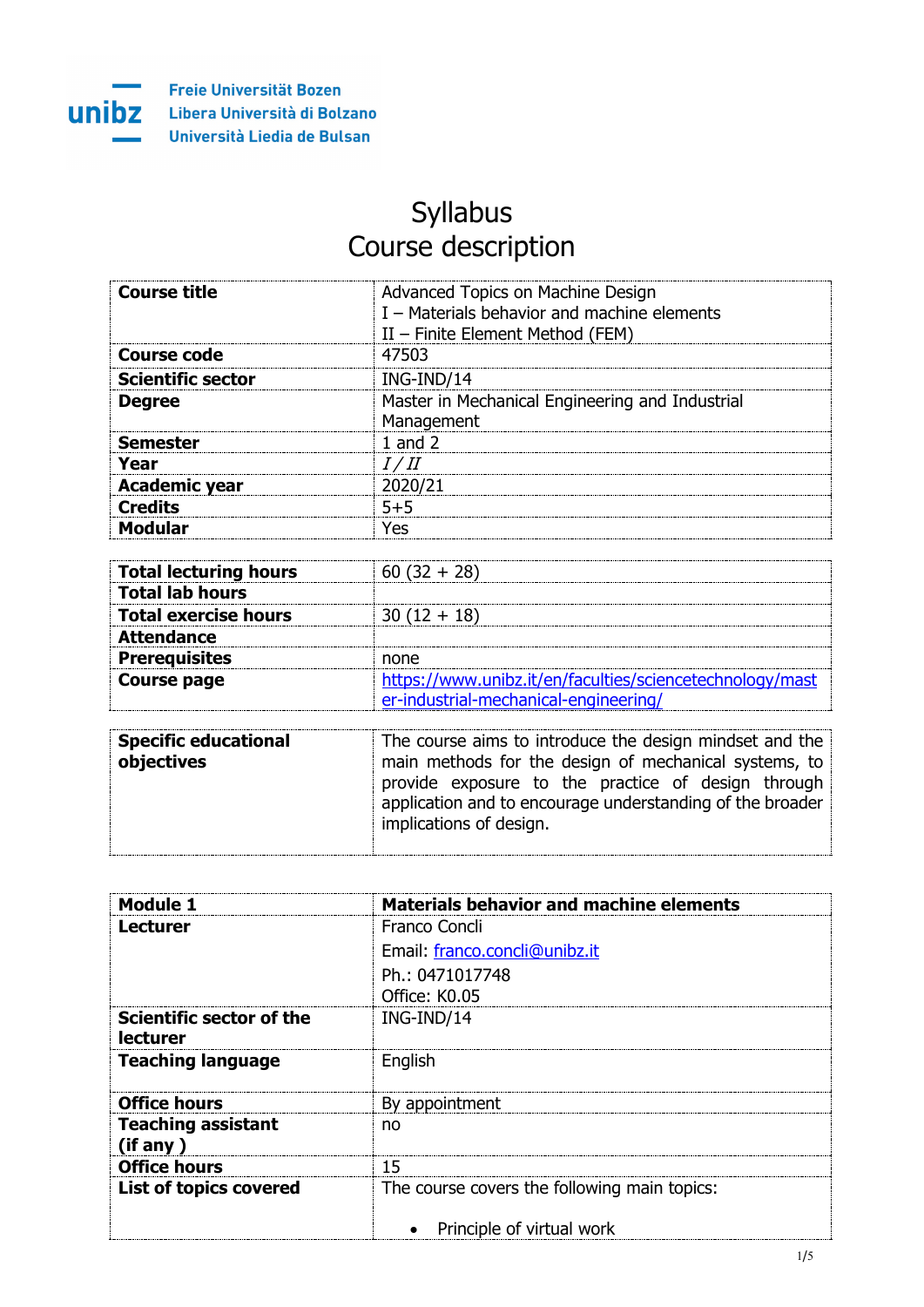

Freie Universität Bozen **UNIDZ** Libera Università di Bolzano Università Liedia de Bulsan

|                        | Shafts and shaft components                       |
|------------------------|---------------------------------------------------|
|                        | a. Interference fits (hub and key)                |
|                        | b. Deflections                                    |
|                        | c. Natural frequencies                            |
|                        | d. Hyperstatic structures                         |
|                        | Gears                                             |
|                        | a. Failure modes (bending - pitting - micro       |
|                        | pitting - scuffing)                               |
|                        | b. Gear types (spur - helical - bevel - worm)     |
|                        | c. Gear configurations (parallel axis,            |
|                        | orthogonal axis, planetary)                       |
|                        | d. Synthetic factors (sizing)                     |
|                        | e. Strength calculation (ISO 6336)                |
|                        | f. Gear efficiency (Power losses)                 |
|                        | g. Gear stiffness (Deformation under load)        |
|                        | h. Examples of gearboxes (motorcycle and car      |
|                        | transmissions)                                    |
|                        | Bearings (journal bearing)                        |
|                        | a. Full-Sommerfeld theory                         |
|                        | b. Half-Sommerfeld approximation                  |
|                        | c. Ocvirk's short-bearing approximation           |
|                        | Bolted connections (screwed joints)               |
|                        | a. Pretension                                     |
|                        | b. Tearing                                        |
|                        | c. Sheetyielding                                  |
|                        | Belts (flat - $V$ – Round - Timing)               |
|                        | a. Types                                          |
|                        | b. Forces                                         |
|                        | Welded connections                                |
|                        | Pressure vessel                                   |
|                        | Low cycle fatigue of materials                    |
|                        | a. Masing Hp.                                     |
|                        | b. Ramberg-Osgood eq.                             |
|                        | c. Neuber Hp.                                     |
|                        | Basquin-Coffin-Manson eq.<br>d.                   |
|                        | Loading spectra<br>е.                             |
|                        |                                                   |
|                        |                                                   |
| <b>Teaching format</b> | Frontal lectures, exercises, labs, projects, etc. |

| Module 2                        | <b>Finite Element Method (FEM)</b>                      |
|---------------------------------|---------------------------------------------------------|
| Lecturer                        | Carlo Gorla                                             |
| <b>Scientific sector of the</b> | ING-IND/14                                              |
| <b>lecturer</b>                 |                                                         |
| <b>Teaching language</b>        | Enalish                                                 |
| <b>Office hours</b>             | 15                                                      |
| Teaching assistant (if any)     | Franco Concli                                           |
| <b>Office hours</b>             | By appointment                                          |
| <b>List of topics covered</b>   | The second module of the course introduces the finite   |
|                                 | element method FEM for the analysis of solid structural |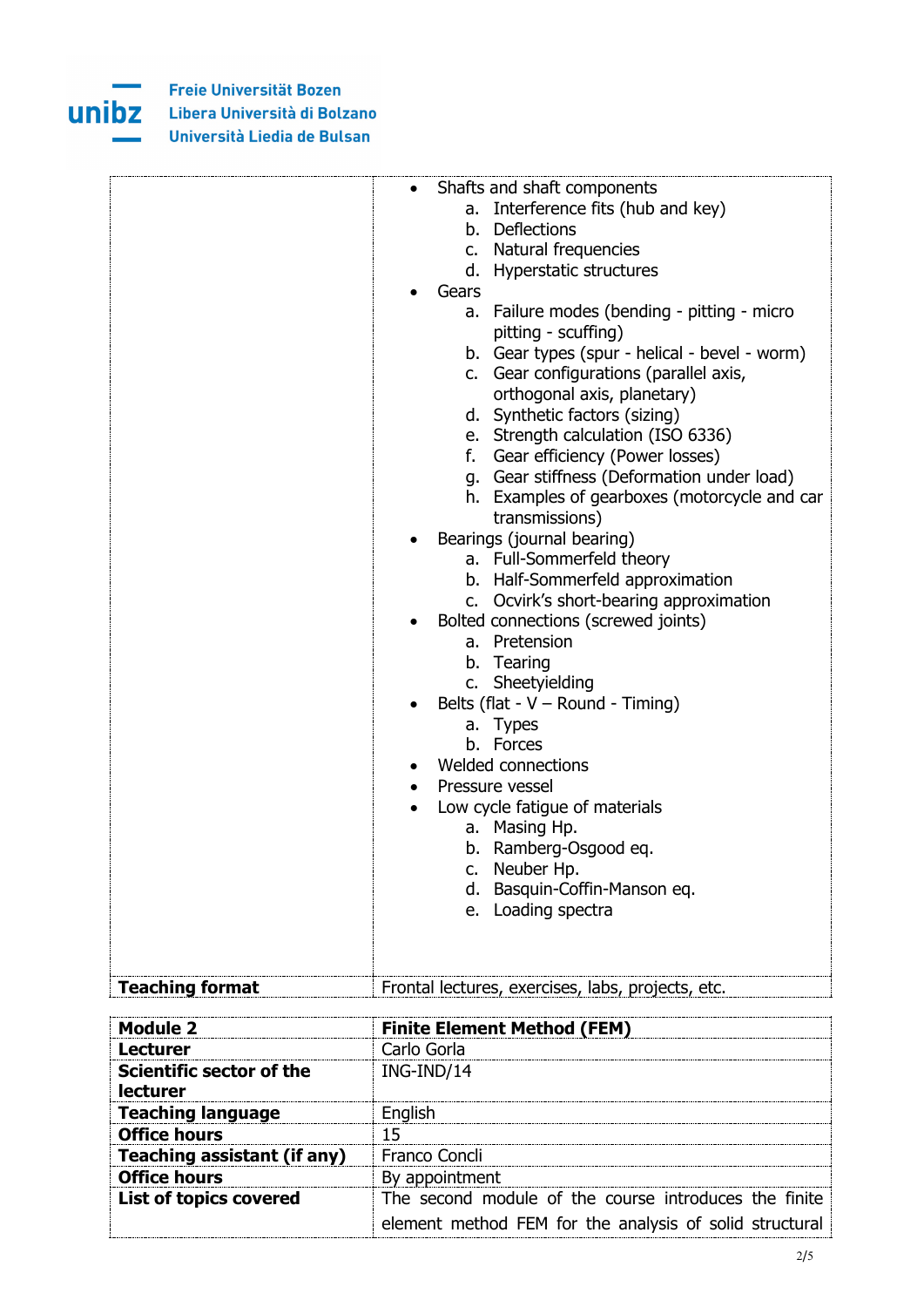

|                        | problems. The background of the finite element method<br>and its solution procedures for linear analysis will be<br>provided and the different type of elements will be<br>introduced.                                                                                                                                                                                                                     |
|------------------------|------------------------------------------------------------------------------------------------------------------------------------------------------------------------------------------------------------------------------------------------------------------------------------------------------------------------------------------------------------------------------------------------------------|
|                        | In detail:                                                                                                                                                                                                                                                                                                                                                                                                 |
|                        | Introduction to FEM: the method of displacement<br>applied to FEM                                                                                                                                                                                                                                                                                                                                          |
|                        | Formal Procedure For FEM: discretization, Shape<br>functions, displacement, strain, stress, stiffness<br>matrix, solution, recovery of results.                                                                                                                                                                                                                                                            |
|                        | Bar, Simple Beam, 2D and 3D Beam Element.<br>٠<br>Property and limitations of beam elements                                                                                                                                                                                                                                                                                                                |
|                        | Plane Elements, Plane stress and plane strain, linear<br>$\bullet$<br>and quadratic triangular and quadrilateral elements.<br>Properties and limitations of plane elements                                                                                                                                                                                                                                 |
|                        | Isoparametric elements. Properties, limitations                                                                                                                                                                                                                                                                                                                                                            |
|                        | Solid Elements, linear and quadratic tet and hex<br>elements.<br>Solid<br>of<br>Revolution.<br>Properties,<br>limitations                                                                                                                                                                                                                                                                                  |
|                        | Nonlinear analyses, contact analysis, large deformation<br>analysis, modal analysis and structural instability analysis<br>will also be addressed.                                                                                                                                                                                                                                                         |
|                        | Beside the theoretical part, students will apply the above-<br>mentioned approaches to the design of real mechanical<br>component such as those presented in the first module<br>(shafts, slider and rolling-elements bearings, springs,<br>threaded fasteners, power transmission and gears,<br>pressure vessels, welding) and more complex systems for<br>which an analytical approach is not available. |
|                        | In particular a practical case study will be developed by the<br>students in the application part and a report will issued.<br>The report will be object of discussion in the oral exam.                                                                                                                                                                                                                   |
| <b>Teaching format</b> | Frontal lectures, exercises, labs, projects, etc.                                                                                                                                                                                                                                                                                                                                                          |

| <b>Learning outcomes</b> | <b>Intended Learning Outcomes (ILO)</b>               |
|--------------------------|-------------------------------------------------------|
|                          | By the end of the course, students should be able to: |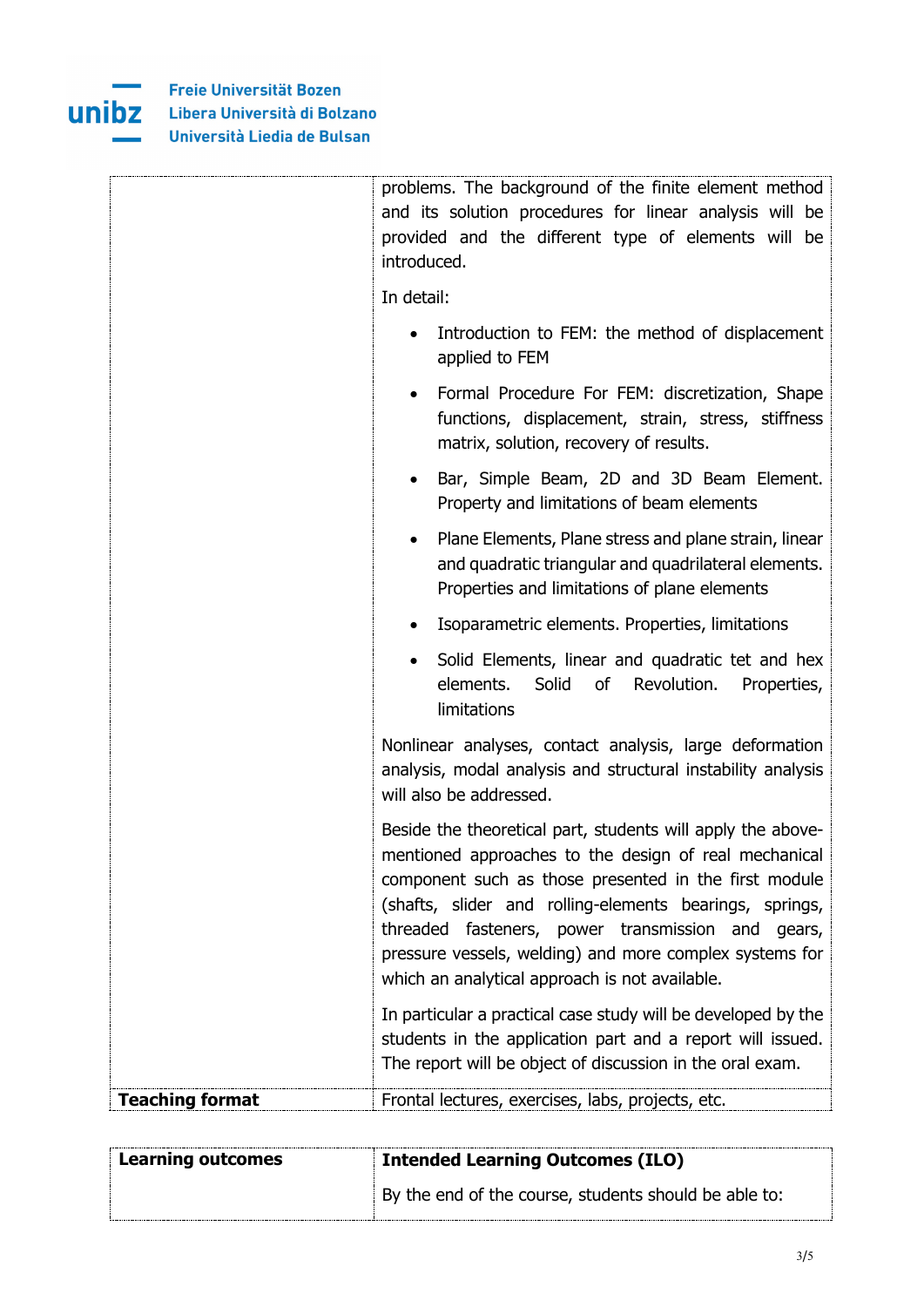

| Knowledge and understanding                                                                                                                                                                                    |
|----------------------------------------------------------------------------------------------------------------------------------------------------------------------------------------------------------------|
| 1. Handle the analysis methods used in structural design<br>of mechanical systems.                                                                                                                             |
| Applying knowledge and understanding                                                                                                                                                                           |
| 2. Know how to face a new project of a mechanical<br>system starting from its functional design.                                                                                                               |
| Making judgements                                                                                                                                                                                              |
| 3. Identify the critical zones and the corresponding stress<br>states of all components of a mechanical system, under<br>service loading conditions.                                                           |
| 4. Choose the geometry and materials able to satisfy the<br>requirements of each component in terms of strength,<br>deformation, fatigue life, and so on and realizing the<br>technical drawing of the system. |
| <b>Communication skills</b>                                                                                                                                                                                    |
| 5. Oral communication skills (technical language)                                                                                                                                                              |
| Ability to learn                                                                                                                                                                                               |
| 6. Ability to autonomously extend the knowledge acquired                                                                                                                                                       |

| Assessment | <b>Formative assessment</b> |                                                                                                                                    |                         |
|------------|-----------------------------|------------------------------------------------------------------------------------------------------------------------------------|-------------------------|
|            | Form                        | Length /duration ILOs assessed                                                                                                     |                         |
|            |                             | In class exercises 15 X 120 minutes 2, 3, 4                                                                                        |                         |
|            | <b>Summative assessment</b> |                                                                                                                                    |                         |
|            | <b>Form</b><br>%            | Length /duration                                                                                                                   | <b>ILOs</b><br>assessed |
|            | $\%$<br>- exercises         | Written exam $50\quad 3/4$ exercises (2.5 hours) 2, 3, 4                                                                           |                         |
|            | %<br>theory                 | Oral exam $-$ 50 open-ended questions - 1, 5, 6<br>Theoretical knowledge<br>(40%) - Ability to provide<br>examples/applications of |                         |